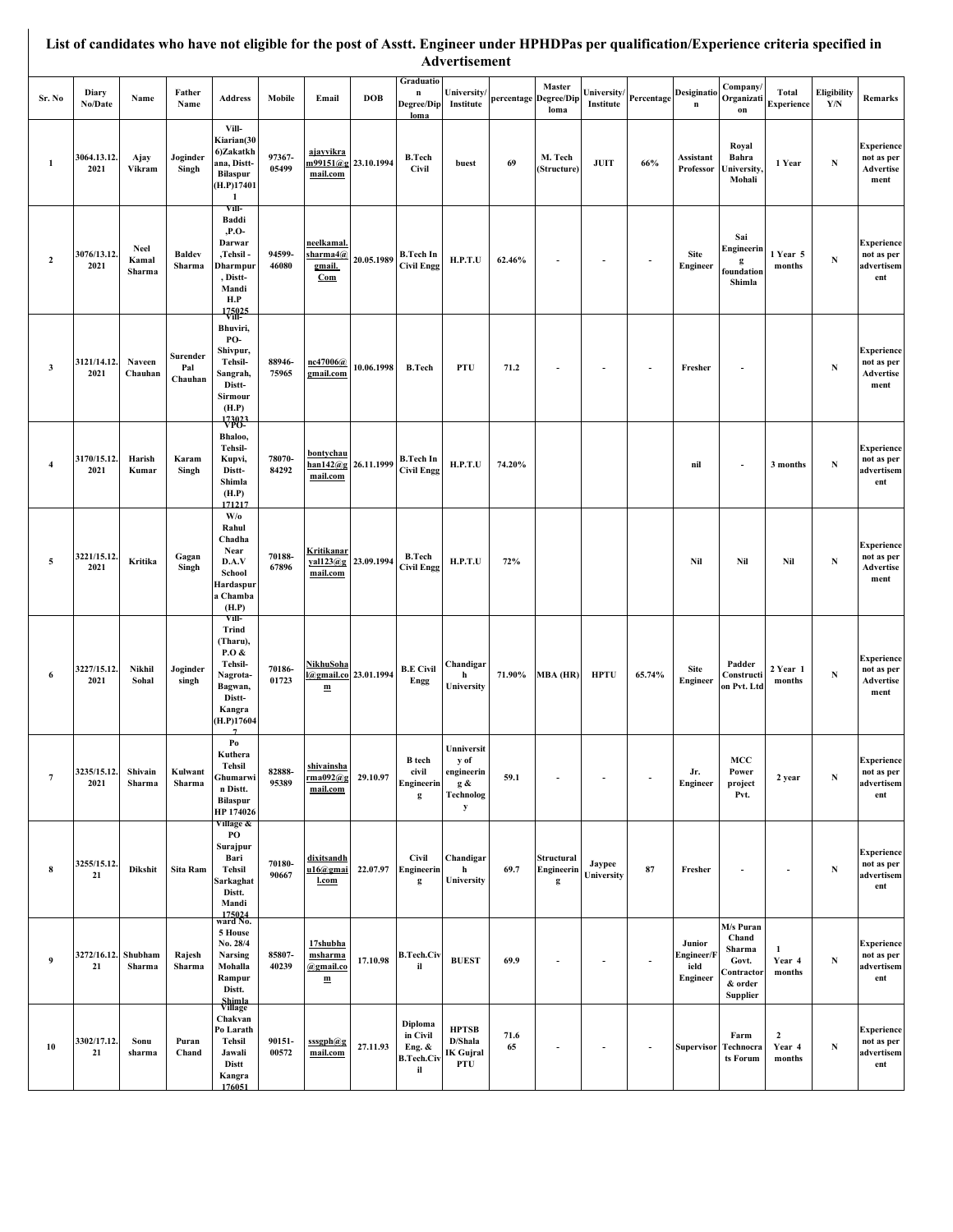| 11 | 21                           | 3500/20.12. Chandresh<br>Verma | Gopi<br>Chand             | Village<br>Mahulu<br>Khamradh<br>a Po<br>Panjain<br>Tehsil<br>Baichowki<br>Distt.<br>Mandi<br>175106            | 82195-<br>18072                         | mailforcha<br>ndresh004<br>@gmail.co<br>$\mathbf{m}$              | 02.02.98   | b.tech                                                    | <b>APG</b><br>Shimla<br>University            | 62.2              | $\sim$                   | $\sim$                                | $\sim$                   | <b>Site</b><br><b>Engineer</b><br>Design<br><b>Engineer</b> | Kashmiri<br>Lal<br>Constructi<br>on(P) ltd.<br>Under the<br>guidence<br>of Jal<br>Shakti<br><b>Vibhag</b><br>Dharampu | 1<br>Year 01<br>months                | $\mathbf N$ | <b>Experience</b><br>not as per<br>advertisem<br>ent |
|----|------------------------------|--------------------------------|---------------------------|-----------------------------------------------------------------------------------------------------------------|-----------------------------------------|-------------------------------------------------------------------|------------|-----------------------------------------------------------|-----------------------------------------------|-------------------|--------------------------|---------------------------------------|--------------------------|-------------------------------------------------------------|-----------------------------------------------------------------------------------------------------------------------|---------------------------------------|-------------|------------------------------------------------------|
| 12 | 3524/20.12.<br>21            | Akshay<br>Bhandari             | Prakash<br>bhandari       | AV<br>Bhawan<br>Golan,<br>Cemetry,<br>171006<br>Sanjauli<br>Shimla<br>Vill-                                     | 30.12.95                                | akshaybha<br>ndari32@g<br>mail.com                                | 30.12.95   | <b>B.Tech</b><br><b>Civil</b>                             | chitkara<br>university                        | 72.3              |                          |                                       | $\overline{\phantom{a}}$ | <b>Engineer</b>                                             | <b>HPPWD</b><br>and Dina<br>Nath<br>(Govt.<br>Contractor<br>$\lambda$                                                 | $\boldsymbol{2}$<br>Year 11<br>months | $\mathbf N$ | <b>Experience</b><br>not as per<br>advertisem<br>ent |
| 13 | 3595/21.12.<br>201           | Gaurav<br>Thakur               | Pratap<br>Thakur          | Manjkhata<br>$r, P.O-$<br>Taleli,<br><b>Tehsil-</b><br>Sundernag<br>ar, Distt-<br>Mandi(H.P                     | 70184-<br>50097                         | gaurav750<br>$0$ @gmail.c<br>$om$                                 | 05.09.1998 | <b>B.Tech</b><br><b>Civil Engg</b>                        | H.P. Tech.<br>University<br>Hamirpur          | 56.8              |                          |                                       |                          | Good                                                        | Govt.Cont<br>ract(Parta<br>p Singh<br>Thakur)                                                                         | 2 Year 3<br>months                    | N           | <b>Experience</b><br>not as per<br>advertisem<br>ent |
| 14 | 3605/21.12.<br>2021          | Ashish<br>Kumar                | Lekh Rm<br>Luharch        | к/о<br>Mohalla<br>Dharog,<br><b>P.O-</b><br>Chamba<br>,Tehsil &<br>Distt-<br>Chamba<br>(H.P)<br>176310<br>Vill- | 82199-<br>28929                         | ashishluac<br>h@gmail.c 11.01.1994<br>$om$                        |            | <b>B.Tech</b><br><b>Civil Engg</b>                        | P.T.U                                         | 62%               |                          |                                       |                          | <b>Supervisor</b>                                           | Navid Ali<br>Shah<br>Govt.cont)<br>ractor                                                                             | 1 Year 4<br>months                    | ${\bf N}$   | <b>Experience</b><br>not as per<br>advertisem<br>ent |
| 15 | 3608/21.12.<br>2021          | Prashant<br>Kaushal            | Kishori<br>Lal<br>Kaushal | Jagatkhan<br>a,Poshana,<br>Kullu,<br>(H.P)<br>172001                                                            | 62305-<br>81181                         | prshntkaus<br>hal $3999@g$<br>mail.com                            | 02.05.1994 | <b>B.Tech</b><br><b>Civil Engg</b>                        | <b>HPTU</b>                                   | 59.50%            |                          |                                       |                          | Junior<br>Engineer                                          | Jalam<br>Singh<br>Chauhan<br>Govt.Cont<br>ractor)                                                                     | 2 Years                               | $\mathbf N$ | <b>Experience</b><br>not as per<br>advertisem<br>ent |
| 16 | 3617/21.12.<br>2021          | Deven<br>Mahajan               | Tilak Raj<br>Gupta        | Sanyardh,<br><b>P.O-</b><br>Talyahar,<br>Distt-<br>Mandi<br>(H.P)17500<br>$\frac{1}{Purana}$                    | 98171-<br>77844                         | deven.man<br>$a$ ian. $22@g$<br>mail.com                          | 18.02.1992 | <b>B.Tech</b><br><b>Civil Engg</b>                        | JUIT, WA<br><b>KNAGHA</b><br>Т                | 70%               | $\blacksquare$           |                                       |                          | <b>Civil</b><br><b>Engineer</b>                             | <b>HPPWD</b><br>Mandi,<br><b>DKS</b><br>Constructi<br>on Pvt.Ltd                                                      | 1 Year 7<br>months                    | $\mathbf N$ | <b>Experience</b><br>not as per<br>advertisem<br>ent |
| 17 | 3618/21.12.<br>2021          | Shivam<br>Gupta                | Matidhar<br>Gupta         | Bazar<br>Karsog<br><b>V.P.O-</b><br>, Karsog<br>Distt-<br>Mandi<br>(H.P)17501                                   | 94599-<br>41404                         | zshivam98<br>2@gmail.c<br>$om$                                    | 26.10.1998 | <b>B.Tech</b>                                             | Jaypee.<br><b>Civil Engg University</b>       | 66%               |                          |                                       |                          | Site<br><b>Engineer</b>                                     | Jeet<br>Kumar<br>Gupta (A<br><b>Class</b><br>Govt.<br>Contractor<br>$\lambda$                                         | 1 Years                               | N           | <b>Experience</b><br>not as per<br>advertisem<br>ent |
| 18 | 3798/22.12. Karishma<br>21   | Chauhan                        | Guman<br>Singh            | V.P.O.,<br>Shilla,<br>Tehsil,<br>Ponta<br>Sahib,<br>Distt.<br>Sirmour<br>173029<br>V.P.O.                       | 941816412<br>8<br>5                     | karishmac<br>$862699606 \frac{h2050@g}{h}$ 17.10.1994<br>mail.com |            | B.Tech.<br>Civil                                          | Shoolni<br>University<br>Solan                | 72%               | M.E                      | Chandigar<br>h<br>University          | 79%                      | Assistant<br>Professor                                      | <b>NIMS</b><br>U <b>niversity(</b><br>Natioanl<br>Institute<br>of Medical<br>${\bf Science}$<br>University            | 3 month                               | $\mathbf N$ | <b>Experience</b><br>not as per<br>advertisem<br>ent |
| 19 | 3835/22.12. Punyakriti<br>21 | Kaundal                        | Raj<br>Kumar<br>Kaundal   | Lohara,<br>Tehsil,<br>Balha,<br>distt.<br>Mandi<br>175027                                                       |                                         | punyakriti<br>8.219E+09 0975@gma 15.07.2000<br>il.com             |            | B.Tech.<br><b>Civil</b>                                   | $\ensuremath{\text{\bf NIT}}$<br>Hamirpur     | <b>BCGPA</b>      | $\cdots$                 | $\cdots$                              |                          | Nil                                                         | Nil                                                                                                                   | Nil                                   | $\mathbf N$ | <b>Experience</b><br>not as per<br>advertisem<br>ent |
| 20 | 3847/22.12.<br>21            | <b>Bharat</b><br>Pathania      | Harnam<br>singh           | vill.kotP.O<br>Tihra sub<br>Tehsil<br>Dharmpur<br>Distt.<br>Mandi<br>HP)175026                                  | 8.22E+09                                | Pathaniab<br>9@gmail.c<br>$0\,$ m                                 | 9.12.1991  | B. Tech.<br><b>Civil</b>                                  | <b>HP-</b><br>Tech.Unive<br>rsity<br>Hamirpur | 55%               | $\overline{\phantom{a}}$ |                                       | $\overline{\phantom{a}}$ | <b>Site Engg.</b>                                           | Dogra<br>Constructi<br>on co.pvt<br>ltd.                                                                              | 2 years 5<br>months                   | ${\bf N}$   | <b>Experience</b><br>not as per<br>advertisem<br>ent |
| 21 | 3990/23.1.2<br>$\mathbf{1}$  | Anuradha                       | Mehar<br>Chand            | Vil.<br>Sangraha,<br><b>P.O.</b><br>Samirpur,<br>T ehsil,<br>Tauni<br>Devi,<br>Distt.<br>Hamirpur<br>177601     | 809177500 anuradha<br>1<br>$\mathbf{1}$ | chandel186<br>701894490 4@gmail.c<br>$\bf{om}$                    | 27.02.1992 | B. Tech.<br><b>Civil</b><br>Engineer                      | <b>HPU</b>                                    | 67.91%            | M. Tech.<br>Env. Eng.    | <b>CPU</b><br>Hamirpur<br>$\mathbf q$ | 91                       | NII                                                         | <b>HPPWD</b>                                                                                                          | Nil                                   | ${\bf N}$   | <b>Experience</b><br>not as per<br>advertisem<br>ent |
| 22 | 3998/23.12.<br>21            | Ayush<br>Kumar                 | Uttam<br>Singh            | V.P.O.,<br>Samtana,<br>Tehsil,<br>Barsar,<br>Distt.<br>Hamirpur<br>176042                                       | 980550134                               | ayushkum<br>ar2265981                                             |            | <b>B.ECivil</b><br>04.01.2000 Engineerin University.<br>g | <b>Thaper</b><br>Patiala                      | C.G.P.A.<br>6.34% |                          | $\cdots$                              | $\cdots$                 | Trainee/                                                    | constructio<br>n building<br>for<br>A.D.A/Exp<br>erimental<br>Learninf<br>Centre<br>Patiyala/                         | 2 years                               | ${\bf N}$   |                                                      |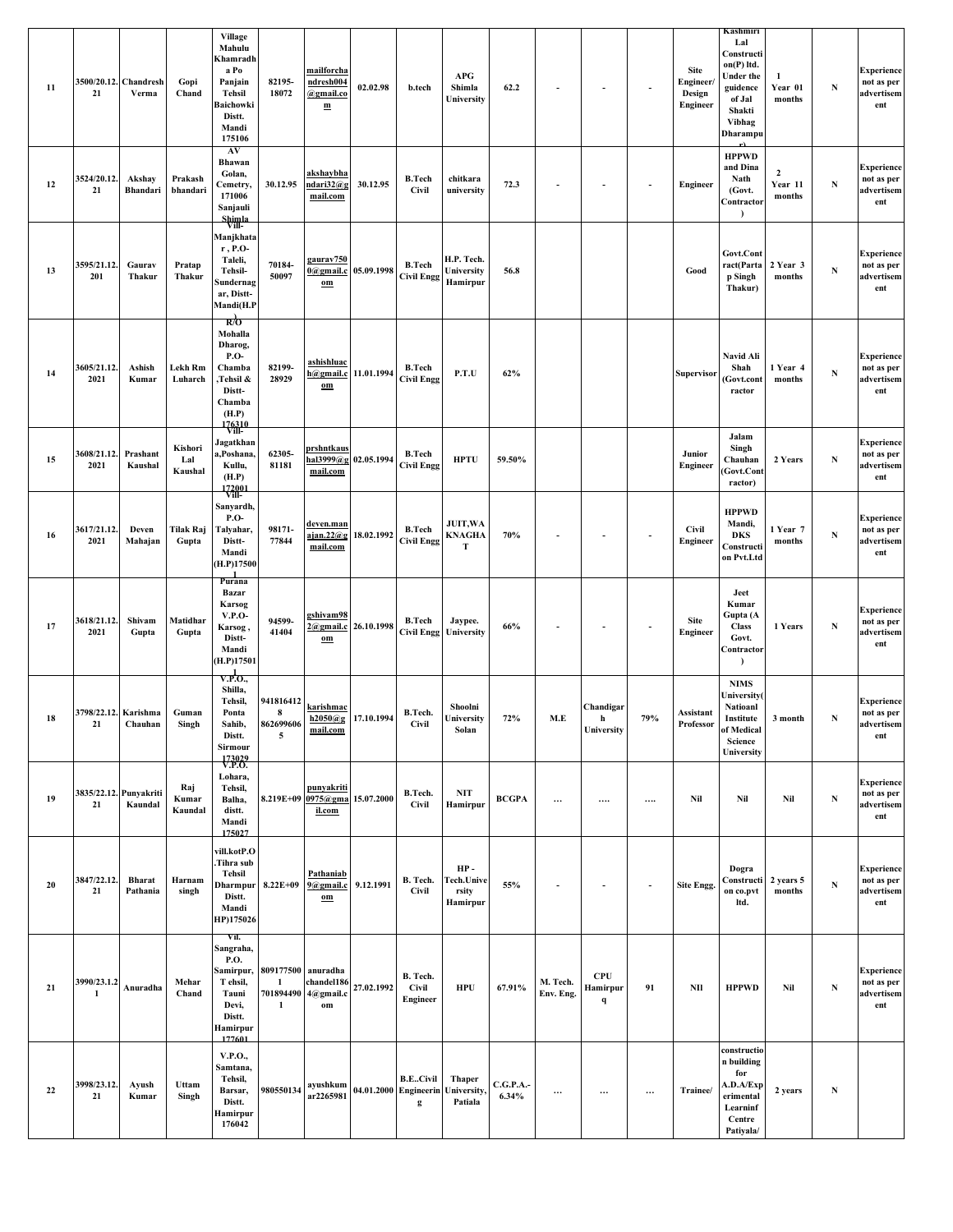| 23 | 4002/23.12.<br>21           | Kshitij<br>Tandon         | Mahesh<br>Tandon           | Vill. Hater<br>kalan,<br>jayanti<br>vihar,<br>Kangra,<br>Distt.<br>Kangra                                               | 7.018E+09                           | <b>DTANDO</b><br>N37@GM 01.02.1995<br>AIL.Com           |                      | <b>Civil</b><br>Engineer       | <b>JUIT</b><br>Solan                    | 76%      | M. Tech.<br>Structral<br><b>Engineer</b> | Indian<br>Institure<br>of<br>Technolog<br>y, Madi              | 78.6     | Project<br>Associate                     | Indian<br>Institure<br>of<br>Technolog<br>y, Madi                                     | 1 year                      | ${\bf N}$   | <b>Experience</b><br>not as per<br>advertisem<br>ent |
|----|-----------------------------|---------------------------|----------------------------|-------------------------------------------------------------------------------------------------------------------------|-------------------------------------|---------------------------------------------------------|----------------------|--------------------------------|-----------------------------------------|----------|------------------------------------------|----------------------------------------------------------------|----------|------------------------------------------|---------------------------------------------------------------------------------------|-----------------------------|-------------|------------------------------------------------------|
| 24 | 4005/23.12.<br>21           | Vikram<br>Sharma          | <b>Bhoop</b><br>Singh      | Vill. Lani,<br>P.O. Koti-<br>Bunch,<br>Tehsil,<br>Shallai,<br>Distt.<br>Sirmour<br>173027                               |                                     | vikram.mu<br>8.894E+09 nsath96@g 19.06.1996<br>mail.com |                      | <b>B.</b> Tech<br><b>Civil</b> | <b>HPTU</b><br>Hamirpur                 | 8.28%    | Diploma<br>in Civil<br>Engineer          | HP<br>Takniki<br>Shiksha<br>Board<br>Dharamsal<br>$\mathbf{a}$ | 78.28    | J.E.                                     | <b>HP PWD</b>                                                                         | 1 year 9<br>months          | ${\bf N}$   | <b>Experience</b><br>not as per<br>advertisem<br>ent |
| 25 | 4015/23.12.<br>21           | Vachan<br>Singh<br>Kapil  | <b>Bhola</b><br>Ram        | Vill.<br>Thaper,<br>P.O.,<br>Balghar,<br>Tehsil,<br>Jandhutta,<br>Distt.<br><b>Bilaspur</b><br>vill- Shah<br>Vill- Shah | 9.418E+09                           | bskapil196<br>1@gmail.c 27.07.1961<br>$0\,$ m           |                      | Diploma<br>in<br>Surveyor      | I.T.I.<br>Solan                         | 72.60%   | $\cdots$                                 | $\cdots$                                                       | $\cdots$ | Retd.<br>Asstt.<br><b>Engineer</b>       | Dr.<br>Y.S.Parma<br>r, UHF,<br>Nauni,<br>Solan<br>173230                              | 36 years 1<br>month         | $\mathbf N$ | agae<br>above 45<br>year                             |
| 26 | 4039/23.12<br>2021          | Om<br>Prakash             | LT. Sh.<br><b>Nar Dass</b> | $P.O$ -<br>Defda<br>Tehsil-<br>Rampur<br>Distt-<br>Shimla<br>(H.P)17210<br>$\frac{2}{\text{v}}$                         | 82195-<br>58632,8628<br>0-81108     | om.kash<br>2015@gma 16.01.1987<br>il.com                |                      | <b>Civil</b><br><b>B.Tech</b>  | <b>AP Goyal</b><br>Shimla<br>University | 58       |                                          |                                                                |          | Designing<br><b>Engineer</b>             | Sharma &<br><b>Associate</b><br><b>The Nest</b><br>Engine<br>Sanjauli-6               | 2 Years                     | N           | <b>Experience</b><br>not as per<br>advertisem<br>ent |
| 27 | 4042/23.12. Shubham<br>2021 | Dogra                     | Inder<br>Singh             | Chhater,P.<br>$O-$<br>Jugahan,<br><b>Tehsil-</b><br>SunderNag<br>ar, Distt-<br>Mandi<br>(H.P)17500                      | 98828-<br>54266                     | Shubham<br>Doqra48@<br>gmail.com                        | 20.08.1997           | b Tech.<br>Civil Engg.         | <b>HPTU</b>                             | 2nd Clas |                                          |                                                                | 55%      | <b>Site</b><br>Engineer                  | JamJam<br>Constructi<br>$\mathbf{on}$<br>co.Pvt.Ltd                                   | 2 years                     | N           | <b>Experience</b><br>not as per<br>advertisem<br>ent |
| 28 | 4047/23.12.<br>2021         | Neeraj<br>Jishtu          | Ramesh<br>Jushtu           | $\overrightarrow{\text{v}}$<br>Garajubbe<br>r, PO-<br>Shiwan<br>Tehsil-<br>Kumarsai<br>n Distt-<br>Shimla<br>(H.P)17202 | 98051-<br>72225                     | neerajjisht<br>u@gmail.c 25.06.1991<br>$0\,$ m          |                      | <b>B.Tech</b><br><b>Civil</b>  | <b>HPU</b>                              | 69.50%   | M.Tech                                   | A.P.Goyal<br>University                                        | 70.50%   | nil                                      | nil                                                                                   | nil                         | $\mathbf N$ | <b>Experience</b><br>not as per<br>advertisem<br>ent |
| 29 | 4099/23.12.<br>2021         | <b>Vipul</b>              | Rajender<br>Kumar          | $\sqrt{m}$<br>Chajyar<br>PO-<br>Dhawali,<br><b>Tehsil-</b><br>Dharmpur<br>, Distt-<br>Mandi                             | 70594-<br>00007                     | mokshad3<br>com                                         | 91@gmail. 29.12.1996 | <b>B.Tech</b><br>Civil         | <b>HPTU</b>                             | 56.40%   |                                          |                                                                |          | Site<br>Engineer                         | A.K.T                                                                                 | 2 Years                     | ${\bf N}$   | <b>Experience</b><br>not as per<br>advertisem<br>ent |
| 30 | 4116/23.12.<br>2021         | Kartik<br>Moudgil         | Shonik<br>Moudgil          | <b>(节)</b><br>Shamshi,<br>Tehsil-<br>Bhuntar,<br>Distt-<br>Kullu<br>(H.P)17512<br>Village                               | 94189-<br>00120/7018<br>$0 - 72890$ | kartikmou<br>dgil777@g 07.08.1996<br>mail.com           |                      | <b>B.Tech</b><br>Civil         | Rayat-<br>Bahra<br>University           | 51%      |                                          |                                                                |          | Assistant<br>Engineer                    | <b>Bhagasidh</b><br>Constructo<br>n &<br>Engineerin<br>g Pvt. Ltd                     | 2 years                     | $\mathbf N$ | <b>Experience</b><br>not as per<br>advertisem<br>ent |
| 31 | 4142/23.12.<br>21           | Ajay<br>Kumar             | Hem Raj<br>Sharma          | Madan<br>PO<br>bhanjraru<br><b>Tehsil</b><br>churah<br>Distt.<br>Chamba<br>176316                                       | 70188-<br>21417                     | tajav9796<br>@gmail.co<br>$\mathbf{m}$                  | 17.07.95             | <b>B.</b> Tech<br>(civl)       | bhara<br>University                     | 45.6     | $\overline{\phantom{a}}$                 |                                                                | $\sim$   | Valuntary<br>Engineer                    | <b>HPPWD</b><br>Sub<br>Divisiion<br>Nakrot &<br>Koti                                  | 2 Year 11                   | $\mathbf N$ | <b>Experience</b><br>not as per<br>advertisem<br>ent |
| 32 | 4158/23.12.<br>21           | Sachin<br>Himral          | yog Raj<br>Himral          | vill.Nalah<br>P.o.Himri<br><b>Tehsil</b><br>Sunni<br>Distt.Shiml<br>a 171019<br>(HP)                                    | 787610217 sachinhim<br>8<br>9       | aral<br>,945912740 788@gmai<br>l.com                    | 29.03.1996           | B. Tech.<br>(Civil)            | <b>HPTU</b>                             | 69.85%   |                                          | .                                                              |          | J.E.civil                                | HP<br><b>POWER</b><br>TRANSMI<br><b>SSION</b><br><b>CORPOR</b><br><b>TION</b><br>LTD. | 2 Years 4<br>months         | N           | <b>Experience</b><br>not as per<br>advertisem<br>ent |
| 33 | 4160/23.12<br>21            | Mudit<br>Madhu<br>Machhan | Jagjeet<br>Machhan         | V.P.O.Kut<br>ara Tehsil<br>Rohru<br>Distt.Shiml<br>$\bf{a}$<br>(HP)17120<br>$\overline{7}$                              | 821923347<br>6<br>,980511355<br>9   | mach<br>hanmudit<br>5@<br>gmail.com                     | 20.04.1994           | B. Tech.<br>(Civil)            | <b>Bhara</b><br>University              | 82.50%   |                                          | .                                                              |          | <b>Site</b><br>Suprevisio<br>$\mathbf n$ | Chetak<br>Enterprise<br>s /vally<br>view<br>infrastruct<br>ure                        | 2 year 6<br>months          | N           | <b>Experience</b><br>not as per<br>advertisem<br>ent |
| 34 | 4162/23.12.<br>21           | Monal<br>Dhiman           | Suresh<br>Dhiman           | $s/o$ Dr<br>suresh<br>Dhiman<br>Vill Bagg<br>(813)<br>Malangar,<br>Tehsil<br>Bangana<br>Distt.Una<br>(HP)               | 7.018E+09                           | monal<br>dhiman<br>28@gmail.<br>com                     | 28.12.1995           | <b>B.Tech</b>                  | Dav<br>University                       | 67.20%   | $\cdots$                                 | .                                                              | <br>     | Site<br>Engineer                         | Harjeet<br>singh<br><b>Engineers</b><br><b>&amp;controcte</b><br>rs                   | 1 years 10<br><b>Months</b> | ${\bf N}$   | <b>Experience</b><br>not as per<br>advertisem<br>ent |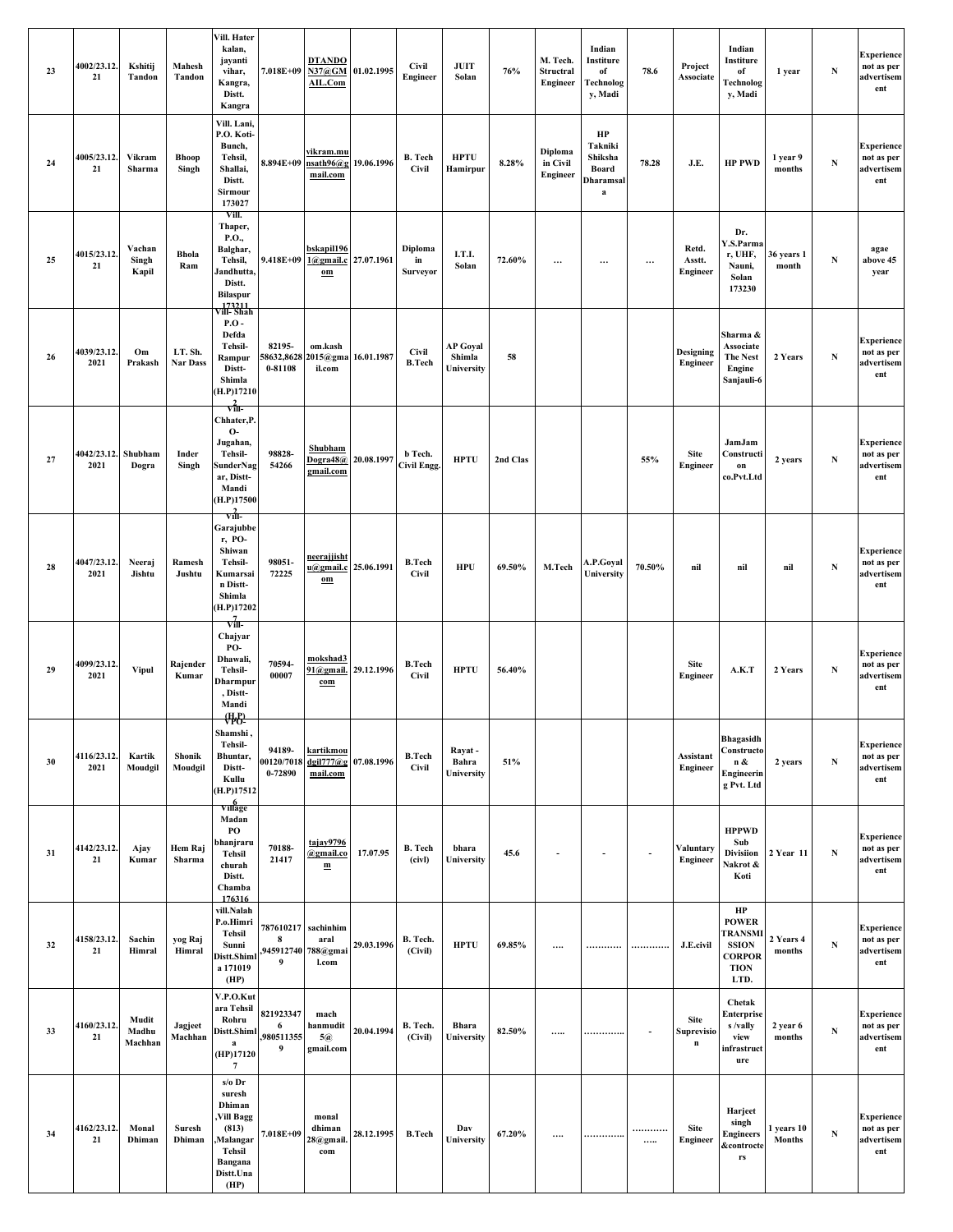| 35 | 4168/23.12.<br>21           | <b>Bharat</b><br>Bhushan | Surender<br>Pal            | VILL.Nag<br>ar P.O<br>Sehli<br><b>Tehsil</b><br>kotli<br>Distt.Man<br>di (HP)<br>175130                                | $9.46E + 09$                                       | bharatbhu<br>shan<br>440@gmai<br>l.com                                 | 27.11.1992          | B. Tech.<br><b>Civil</b> | <b>HPTU</b>                                                   | 60%                 | .<br>$\cdots$            | <br>                     |                | <b>Site</b><br>Incharge             | Harjeet<br>singh<br>controcters                                                              | 2 years 1<br>months       | $\mathbf N$ | <b>Experience</b><br>not as per<br>advertisem<br>ent |
|----|-----------------------------|--------------------------|----------------------------|------------------------------------------------------------------------------------------------------------------------|----------------------------------------------------|------------------------------------------------------------------------|---------------------|--------------------------|---------------------------------------------------------------|---------------------|--------------------------|--------------------------|----------------|-------------------------------------|----------------------------------------------------------------------------------------------|---------------------------|-------------|------------------------------------------------------|
| 36 | 4174/23.12.<br>21           | Sunil<br>Dogra           | shambhu<br>Ram             | Vill.koti<br>Tehsil<br>Rampur<br>Distt.Shiml<br>a(HP)                                                                  | $9.46E + 09$                                       | <u>Sunildogra</u><br>$130$ @gmai<br><b>l.com</b>                       | 19.07.1994          | B. Tech.<br><b>Civil</b> | Baddi<br>university                                           | 80%                 |                          |                          |                | Apprenice<br>Trainig                | <b>SJVNL</b>                                                                                 | 1 years                   | ${\bf N}$   | <b>Experience</b><br>not as per<br>advertisem<br>ent |
| 37 | 4181/23.12.<br>21           | Akhilesh<br>Sharma       | Vijay<br>Kumar             | Vill.,<br>Ghalora,<br>Tehsil,<br>Jawalamu<br>khi, P.O.<br>Lower<br>Ghallour,<br>Distt.<br>Kangra<br>176031             |                                                    | akhilesh00<br>7.019E+09 4@gmail.c 22.11.1993<br>$0\,$ m                |                     | B. Tech.<br><b>Civil</b> | HPTU,<br>Hamirpur                                             | 65%                 | $\cdots$                 | $\cdots$                 | $\cdots$       | Site<br>Engineer/J<br>.E.           | Aryan<br>Infra<br>Height<br>Pvt.<br>Lt./Ajay<br>Kumar<br>Sood<br>engineer<br>&<br>Contractor | 2 years &<br>6 months     | ${\bf N}$   | <b>Experience</b><br>not as per<br>advertisem<br>ent |
| 38 | 4199/23.12.<br>21           | Hanish<br>Panta          | Haridyan<br>Singh<br>Panta | Vill.<br>Ghurla,<br><b>P.O.</b><br>Bamta,<br>Tehsil,<br>Chopal,<br>Distt.<br>Shimla<br>$\sqrt[12511]{12511}$           | 8.319E+09                                          | hanishpant<br>$\underline{\mathbf{om}}$                                | a@gmail.c 0606.1996 | B. Tech.<br><b>Civil</b> | <b>UPES</b><br>Dehradun                                       | 2.25/4(65<br>$\%$ ) |                          |                          |                | QA/QC<br>Incharge                   | <b>Patil Rail</b><br>Instrafruct<br>ures Pvt.<br>Ltd.,<br>Vishal<br>Nirmil                   | 2 year 9<br>months        | ${\bf N}$   | <b>Experience</b><br>not as per<br>advertisem<br>ent |
| 39 | 4215/23.12. Rajeshwar<br>21 | Prashar                  | Hem Raj                    | Bhurla<br>PO Jachh<br>The.<br>Chachyot<br>Distt.<br>Mandi<br>175039<br>Village                                         | 98160-<br>95504                                    | prasharraj<br>eshwar@g<br>mail.com                                     | 09.11.96            | <b>B.</b> Tech<br>(civl) | <b>HPTU</b><br>Haimirpur                                      | 65.74               | $\overline{\phantom{a}}$ | $\overline{\phantom{a}}$ |                | nil                                 | nil                                                                                          | Nil                       | ${\bf N}$   | <b>Experience</b><br>not as per<br>advertisem<br>ent |
| 40 | 4218/23.12.<br>21           | Akshay<br>Jaryal         | Santosh<br>Kumar           | Danoon<br>PО<br>Sundla<br><b>Tehsil</b><br>Salooni<br>Distt.<br>Chamba                                                 | 90156-<br>31769                                    | <u>aksahyjary</u><br>alofficial@<br>gmail.com                          | 20.09.98            | <b>B.</b> Tech<br>(civl) | hptu                                                          | 61.3                | $\overline{\phantom{a}}$ | $\sim$                   | $\blacksquare$ | Nil                                 | Nil                                                                                          | Nil                       | ${\bf N}$   | <b>Experience</b><br>not as per<br>advertisem<br>ent |
| 41 | 4219/23.12.<br>21           | Anamika                  | Ramesh<br>Chand            | 176312<br>VPO<br>Ranvi<br><b>Tehsil</b><br>Nichar<br>Distt.<br>Kinnaur<br>172104<br>Village                            | 85447-<br>51975                                    | annynegi1<br>996@gmai<br>l.com                                         | 04.03.96            | <b>B.</b> Tech<br>(civl) | HP<br>Technical                                               | 72.86               |                          |                          |                | Supervisor<br>Technical<br>Asistant | Under<br>Govt.<br><b>contractor</b><br><b>SJVNL</b>                                          | 2 year 4<br>months        | $\mathbf N$ | <b>Experience</b><br>not as per<br>advertisem<br>ent |
| 42 | 4222/23.12.<br>21           | Ashish<br>Kumar          | jagdev<br>Chand            | baru PO<br>Mohir<br><b>Wno 11</b><br>Tehsil &<br>Distt.<br>Hamirpur                                                    | 70188-<br>66750                                    | dhimanab<br>hi8@gmail<br>.com                                          | 07.05.98            | <b>B.</b> Tech<br>(civl) | hptu                                                          | 74                  | $\blacksquare$           | $\overline{\phantom{a}}$ | $\blacksquare$ | Junior<br><b>Engineer</b>           | Govt.<br>Contractor<br>Prateek<br>dhiman                                                     | 2 Year 3                  | $\mathbf N$ | <b>Experience</b><br>not as per<br>advertisem<br>ent |
| 43 | 4232/23-<br>$12 - 21$       | Mohit<br>Kumar           | Nirmal                     | 177001<br>Sh. Mohit<br>Kumar,<br>$S/\sigma S$ h.<br>Nirmal,<br>VPO.<br>Dadahu,<br>Tehsil<br>Dadhau,<br><b>District</b> |                                                    | mohit08.k<br>9.883E+09 mr@gmail<br>.com                                | 3/8/1994            | <b>B.Tech.Civ</b><br>il  | <b>MMU</b>                                                    | 69.15%              | N.A                      | N.A                      | N.A            | Contractpr<br><b>Civil</b>          | <b>HPPWD</b><br>Contractor<br>ship                                                           | Nil                       | ${\bf N}$   | <b>Experience</b><br>not as per<br>advertisem<br>ent |
| 44 | 4234/23-<br>$12 - 21$       | Khusbhu<br>Raitka        | Jagdev<br>Singh<br>Raitka  | Sirmour<br>Vill and<br><b>P.O.</b><br>Anandpur<br>Near<br>Soghi,<br><b>District</b><br>shimla,                         | 9.418E+09                                          | jsraitka@g<br>mail.com                                                 | 11/6/1993           | <b>B.E.Civil</b>         | Chandigar<br>h<br>University                                  | 59.46%              | M.Tech                   | J.P.<br>University       | 65%            | N.A                                 | N.A                                                                                          | N.A                       | $\mathbf N$ | <b>Experience</b><br>not as per<br>advertisem<br>ent |
| 45 | 4239/23-<br>$12 - 21$       | Ashish<br>Dogra          | Amin<br>chand<br>Dogra     | H.P<br>Vill. Saud<br>P.O. Jol<br>Lambri,<br><b>Tehsil</b><br>Sujanpur<br><b>District</b><br>Hamirnur<br>Vill.          | 945938497<br>$\bf{0}$<br>941803630<br>$\mathbf{3}$ | ashishdogr<br>a670@gma<br>il.com<br>dograamin<br>$chand@g$<br>mail.com | 1/31/1996           | <b>B.E.Civil</b>         | Chitkara<br>University                                        | 5.78<br><b>CGPA</b> | N.A                      | N.A                      | N.A            | N.A                                 | N.A                                                                                          | N.A                       | $\mathbf N$ | <b>Experience</b><br>not as per<br>advertisem<br>ent |
| 46 | 4240-23-<br>$12 - 21$       | Ajay<br>Kumar            | Mahesh<br>Chand            | Chawd,<br><b>P.O.</b><br>Lagauti,<br><b>Tehsil</b><br>Anni,<br><b>District</b><br>Cullu, H.P.                          | 8.263E+09                                          | <u>ajavkumar</u><br>$\mathbf{boon}$ @gm<br>ail.com                     | 4/28/1995           | B.TechCi<br>vil          | $\bf{A} \bf{P} \bf{G}$<br>School of<br>Technolog<br>${\bf y}$ | 50%                 | N.A                      | N.A                      | N.A            | <b>Site</b><br>Engineer             | Pardeep<br>Kumar<br>Govt.<br>Contractor                                                      | 1 Year 5<br><b>Months</b> | ${\bf N}$   | <b>Experience</b><br>not as per<br>advertisem<br>ent |